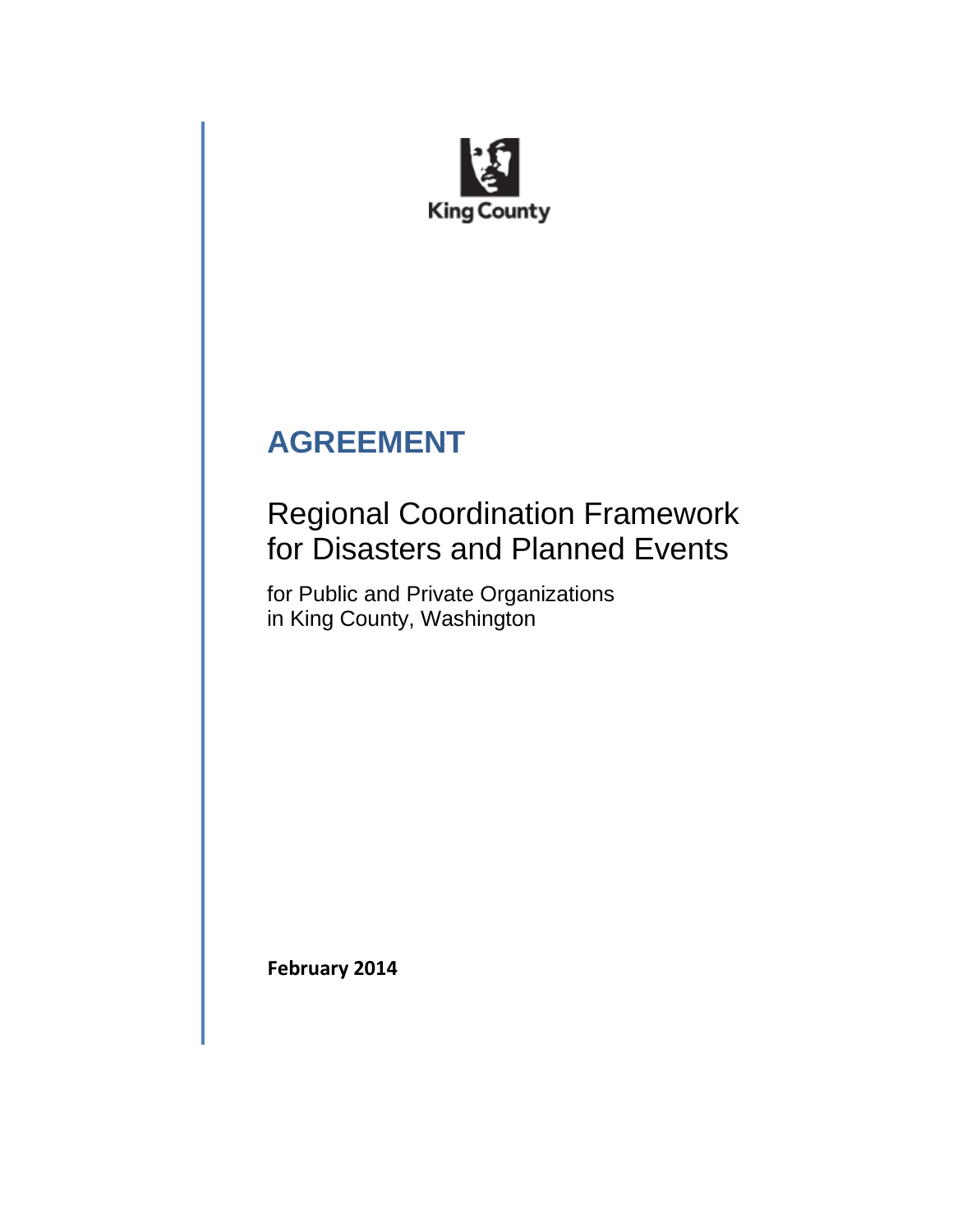## **Updating Process of former "Omnibus Legal and Financial Agreement"**

As the development of the 'Regional Disaster Plan' began in 1999, there was also a need to create a 'mechanism to share resources.' The Plan focused on establishing a cooperative and voluntary platform linking private businesses, nonprofit organizations, government agencies, and special purpose districts. A legal document was needed to address emergency assistance covering the legal and financial obligations of partners sharing personnel, equipment materials and/or support during a disaster.

Back in 1999 to 2001, legal advisors from King County Prosecuting Attorney's Office and several other public and private entities worked together to frame the appropriate legal and liability language forming the 'Omnibus Legal and Financial Agreement.' The Agreement withstood the legal review and approval of many public, private and nonprofit organizations that thereafter signed onto the Plan and Omnibus.

As the Plan transitioned and evolved into the 'Framework,' the time was also appropriate to revisit the Omnibus. Over the twelve year tenure of the Omnibus, mutual aid methodology and practices had evolved at the regional, State and Federal levels; as well as alterations in the Federal Emergency Management Agency (FEMA) public assistance arena.

In 2012 a subcommittee of the Regional Disaster Planning Work Group began the process to revisit the Omnibus language. The subcommittee existed of legal advisors from King County, City of Auburn and City of Seattle and emergency managers from King County, Seattle, Bellevue, Zone 1, Zone 3 and Washington State. Through several meetings leveraging the guidance and expertise of the legal and mutual aid subject matter experts involved, the subcommittee finalized the current draft of the '*AGREEMENT for Organizations Participating in the Regional Coordination Framework for Disasters and Planned Event for Public and Private Organizations in King County, Washington*.' A large percentage of the original language has stayed the same with a few language and terminology updates. The key areas of adjustment include:

#### **New Changes**

Document re-titled to 'Agreement' – simpler title; Replaced 'Omnibus Legal and Financial Agreement'

Replaced 'Plan' wording throughout document with 'Framework'

Replaced 'Omnibus' wording throughout document with 'Agreement'

Terminology changes made by replacing 'borrower' and 'lender' with 'requester' and 'responder'

Adjusted language in 'Article I – Applicability' to say "... located in King County."; Replaced "…in and bordering geographic King County."

Updated verbiage in 'Article II – Definitions' on 'Basic Plan' and 'Package' since it is now a 'Framework'

Cleaned-up language in 'Article II – Definitions' on 'Emergency'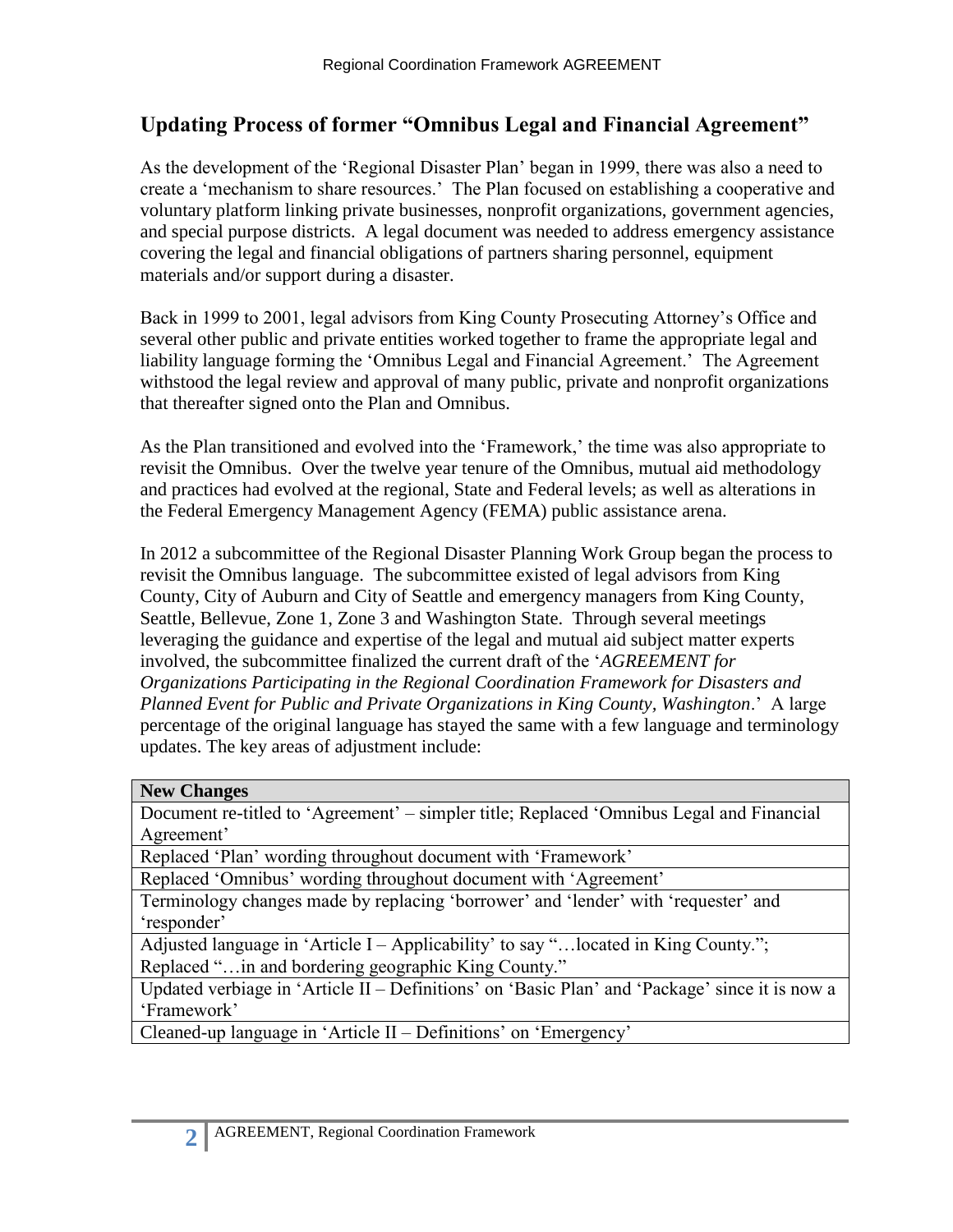Cleaned-up language in 'Article II – Definitions' on 'Emergency Contact Points'

Updated respective sections with correct King County Office of Emergency Management address; Former '7300 Perimeter Road' address

Updated verbiage in 'Article IV – Role of Emergency Contact Point for Signatory Partners Renaming to and cleaned-up language in 'Article VI – Payment and Billing'; Formerly titled 'Article VI – Payment for Services and Assistance'

Cleaned-up language in 'Article VIII – Requests for Emergency Assistance'

Removed section 'IX – General Nature of Emergency Assistance'; Repetitive of existing language

Renaming to 'Article IX – Provision of Equipment'; Formerly 'Article X – Loans of Equipment'

Renaming to 'Article  $X$  – Provision of Materials and Supplies'; Formerly 'Article  $XI$  – Exchange of Materials and Supplies'

Renaming to 'Article XI – Provision of Personnel'; Formerly 'Article XII – Loans of Personnel'

Renaming to and cleaned-up language 'Article XII – Record Keeping'; Formerly 'Article XIII – Record keeping'

Renaming to and cleaned-up language 'Article XIII – Indemnification, Limitation of Liability, and Dispute Resolution'; Formerly 'Article XIV – Indemnification and Limitation of Liability'

Articles following have been renumbered and renamed appropriately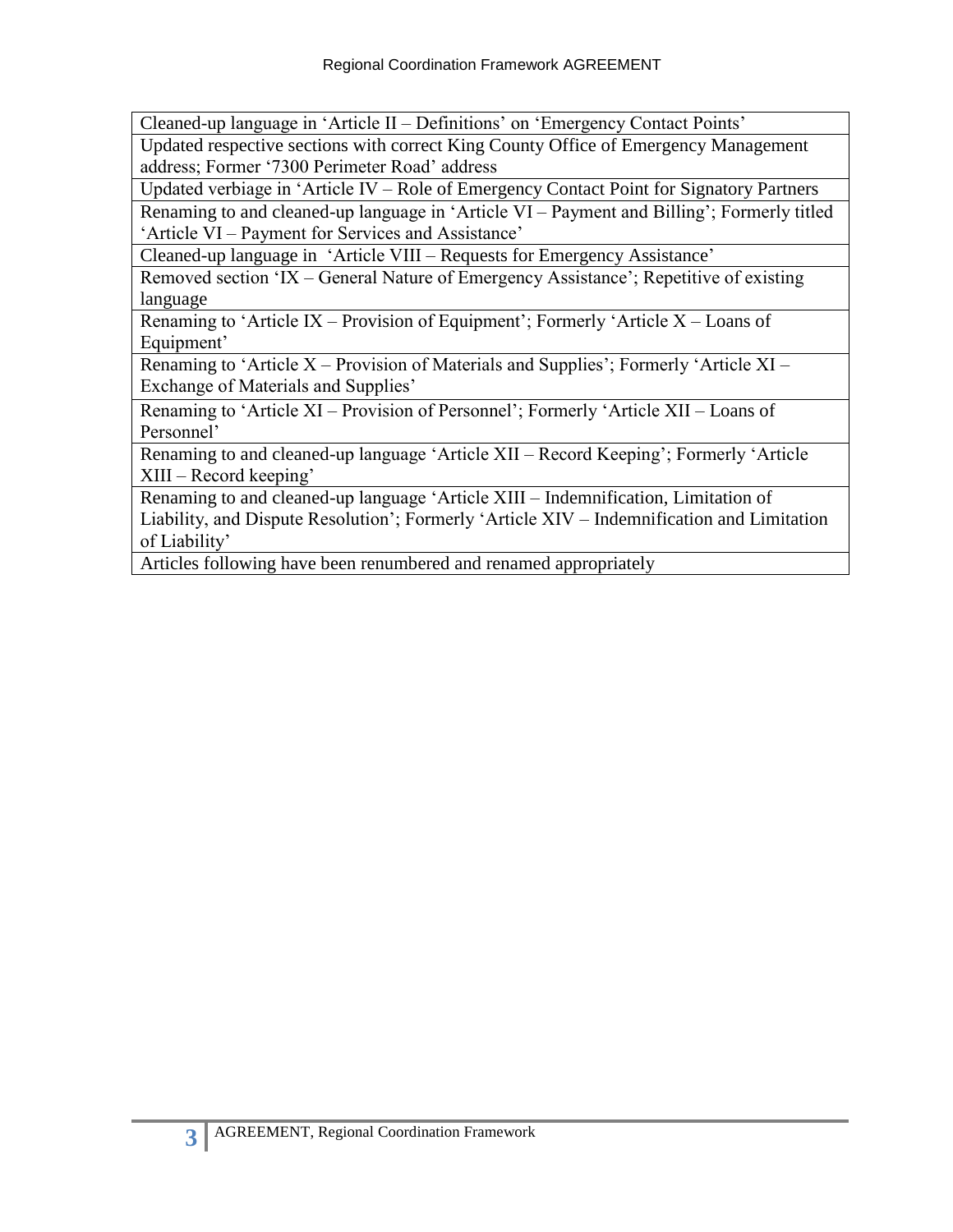## **AGREEMENT**

#### *for organizations participating in the Regional Coordination Framework for Disasters and Planned Events for Public and Private Organizations in King County, Washington*

This AGREEMENT ("Agreement") is entered into by the public and private organizations who become signatories hereto ("Signatory Partners") to facilitate the provision of Emergency Assistance to each other during times of emergency.

**WHEREAS**, the Signatory Partners have expressed a mutual interest in the establishment of an Agreement to facilitate and encourage Emergency Assistance among participants; and

**WHEREAS,** the Signatory Partners do not intend for this Agreement to replace or infringe on the authority granted by any federal, state, or local governments, statutes, ordinances, or regulations; and

**WHEREAS**, in the event of an emergency, a Signatory Partner may need Emergency Assistance in the form of supplemental personnel, equipment, materials or other support; and

**WHEREAS**, each Signatory Partner may own and maintain equipment, stocks materials, and employs trained personnel for a variety of services and is willing, under certain conditions, to provide its supplies, equipment and services to other Signatory Partners in the event of an emergency; and

**WHEREAS**, the proximity of the Signatory Partners to each other enables them to provide Emergency Assistance to each other in emergency situations.

**NOW THEREFORE**, in consideration of the mutual covenants and agreements hereinafter set forth, each Signatory Partner agrees as follows:

## **Article I - APPLICABILITY.**

A private or public organization located in King County, Washington, may become a Signatory Partner by signing this Agreement and becoming bound thereby. This Agreement may be executed in multiple counterparts.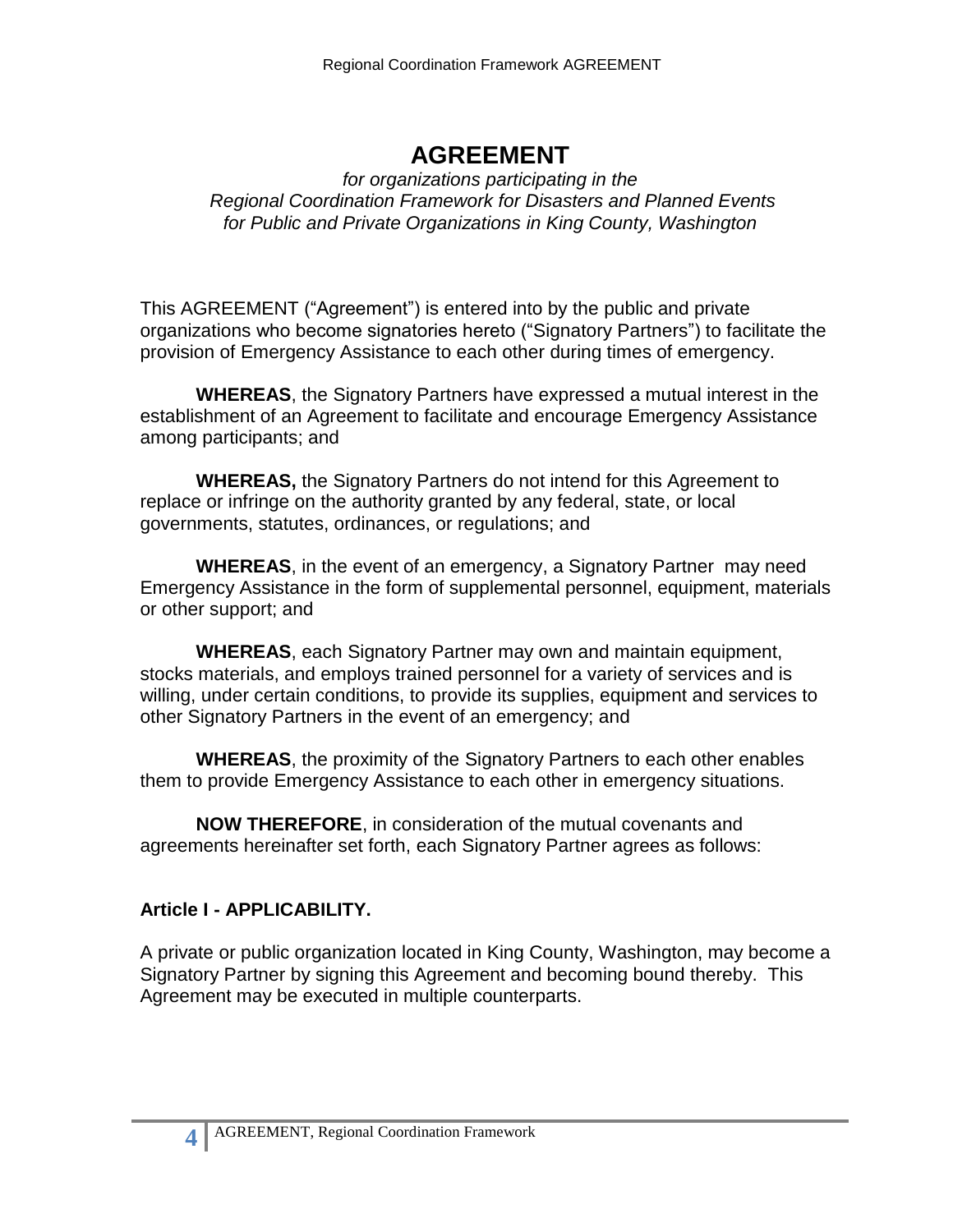### **Article II - DEFINITIONS.**

- A. 'Assistance Costs' means any direct material costs, equipment costs, equipment rental fees, fuel, and the labor costs that are incurred by the Responder in providing any asset, service, or assistance requested.
- B. 'Emergency' means an event or set of circumstances that qualifies as an emergency under any applicable statute, ordinance, or regulation.
- C. 'Emergency Assistance' means employees, services, equipment, materials, or supplies provided by a Responder in response to a request from a Requester.
- D. 'Emergency Contact Points' means persons designated by each Signatory Partner who will have (or can quickly get) the authority to commit available equipment, services, and personnel for their organization.
- E. 'King County Emergency Management Advisory Committee ("EMAC")' is the Committee established in King County Code 2.36.055.
- F. 'Regional Coordination Framework for Disasters and Planned Events for Public and Private Organizations in King County' ("Framework") means an all hazards architecture for collaboration and coordination among jurisdictional, organizational, and business entities during emergencies in King County.
- G. 'Requester' means a Signatory Partner that has made a request for Emergency Assistance.
- H. 'Responder' means a Signatory Partner providing or intending to provide Emergency Assistance to a Requester.
- I. 'Signatory Partner means any public or private organization in King County, WA, that enters into this Agreement by signature of a person authorized to sign.
- J. 'Termination Date' is the date upon which this agreement terminates pursuant to Article V.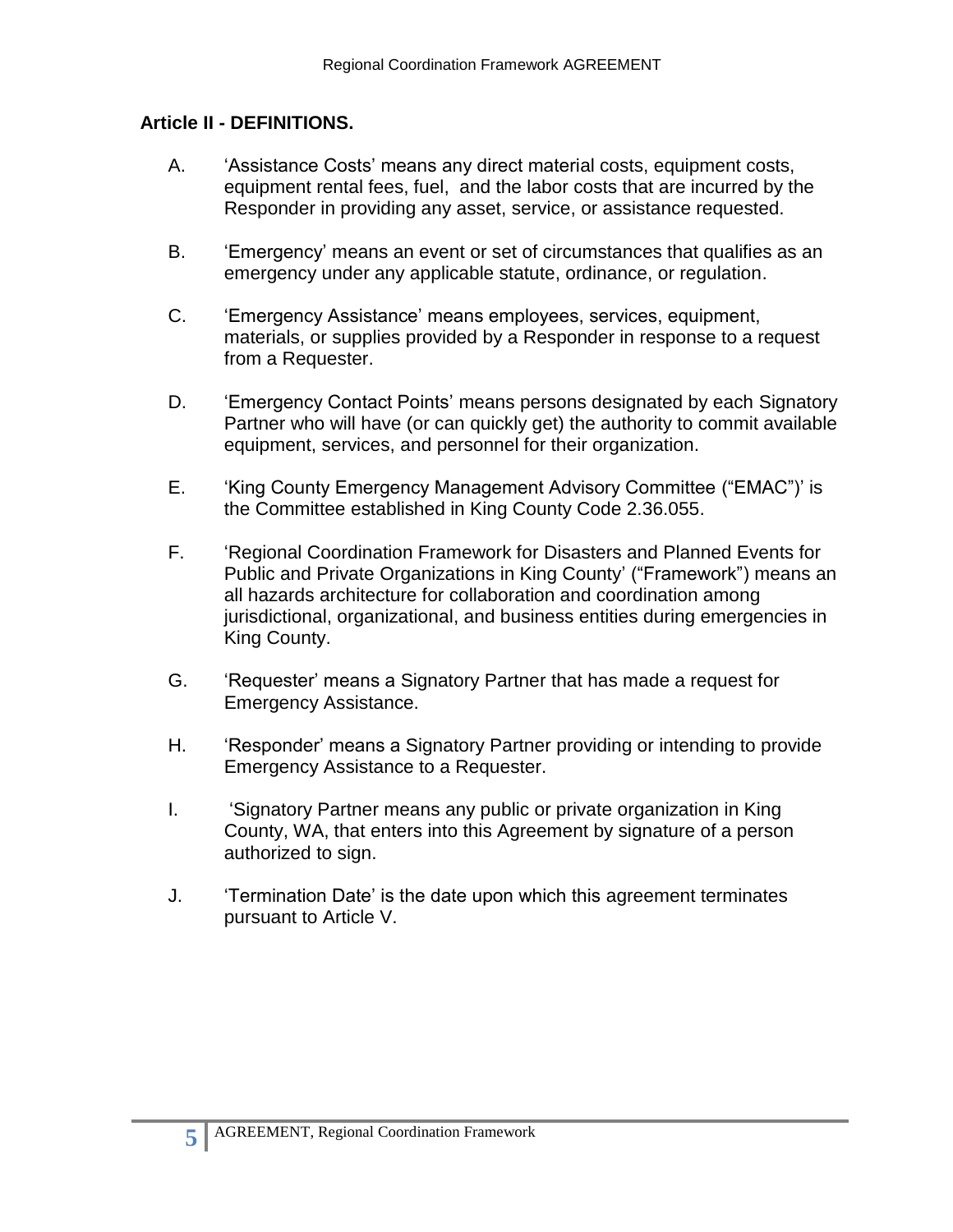### **Article III - PARTICIPATION.**

Participation in this Agreement, and the provision of personnel or resources, is purely voluntary and at the sole discretion of the requested Responder. Signatory Partners that execute the Agreement are expected to:

- A. Identify and furnish to all other Signatory Partners a list of the Organization's current Emergency Contact Points together with all contact information; and .
- B. Participate in scheduled meetings to coordinate operational and implementation issues to the maximum extent possible.

#### **Article IV - ROLE OF EMERGENCY CONTACT POINT FOR SIGNATORY PARTNERS.**

Signatory Partners agree that their Emergency Contact Points or their designees can serve as representatives of the Signatory Partner in any meeting to work out the language or implementation issues of this Agreement.

The Emergency Contact Points of a Signatory Partner shall:

- A. Act as a single point of contact for information about the availability of resources when other Signatory Partners seek assistance.
- B. Maintain a manual containing the Framework, including a master copy of this Agreement (as amended), and a list of Signatory Partners who have executed this Agreement.
- C. Each Signatory Partner will submit its Emergency Contact Information Form to the King County Office of Emergency Management ("KCOEM"). KCOEM will maintain a list showing the succession in all the Signatory Partners. This list will include names, addresses, and 24-hour phone numbers of the Emergency contact points (2-3 deep) of each Signatory Partner. Note: the phone number of a dispatch office staffed 24 hours a day that is capable of contacting the Emergency contact point(s) is acceptable.

## **Article V - TERM AND TERMINATION.**

A. This Agreement is effective upon execution by a Signatory Partner.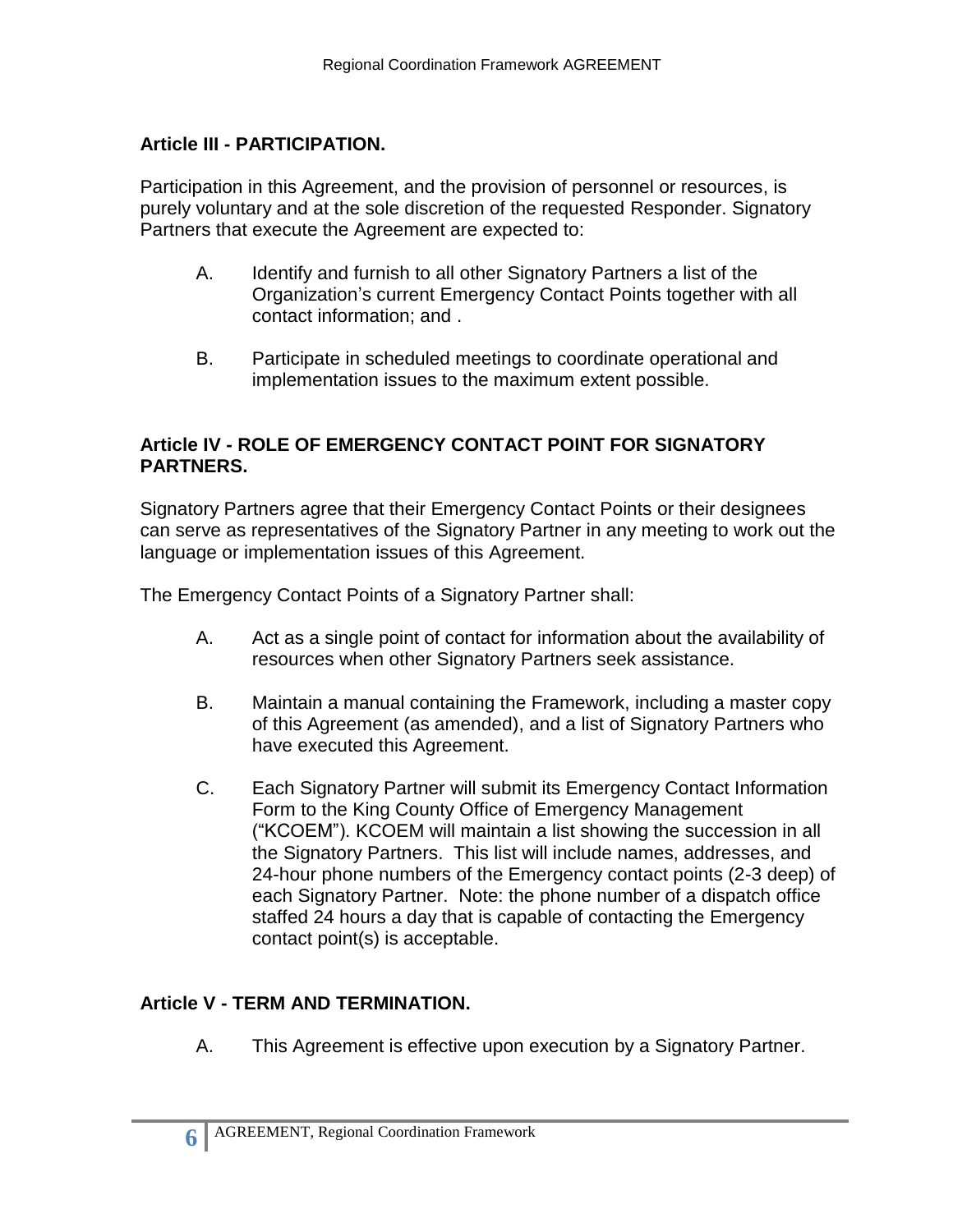B. A Signatory Partner may terminate its participation in this Agreement by providing written termination notification to the EMAC, care of the KCOEM, 3211 NE  $2^{nd}$  Street, Renton WA 98056, or by Fax at 206-205-4056. Notice of termination becomes effective upon receipt by EMAC which shall, in turn, notify all Signatory Partners. Any terminating Signatory Partner shall remain liable for all obligations incurred during its period of participation, until the obligation is satisfied.

## **Article VI - PAYMENT AND BILLING.**

a. Requester shall pay to Responder all valid and invoiced Assistance Costs within 60 days of receipt of Responder's invoice, for the Emergency Assistance services provided by Responder. Invoices shall include, as applicable, specific details regarding labor costs, including but not limited to the base rate, fringe benefits rate, overhead, and the basis for each element; equipment usage detail and, material cost breakdown.

b. In the event Responder provides supplies or parts, Responder shall have the option to accept payment of cash or in-kind for the supplies or parts provided.

c. Reimbursement for use of equipment requested under the terms of this Agreement, such as construction equipment, road barricades, vehicles, and tools, shall be at the rate mutually agreed between Requester and Responder. The rate may reflect the rate approved and adopted by the Responder, a rate set forth in an industry standard publication, or other rate.

## **Article VII - INDEPENDENT CONTRACTOR.**

Responder shall be and operate as an independent contractor of Requester in the performance of any Emergency Assistance. Employees of Responder shall at all times while performing Emergency Assistance continue to be employees of Responder and shall not be deemed employees of Requester for any purpose. Wages, hours, and other terms and conditions of employment of Responder shall remain applicable to all of its employees who perform Emergency Assistance. Responder shall be solely responsible for payment of its employees' wages, any required payroll taxes and any benefits or other compensation. Requester shall not be responsible for paying any wages, benefits, taxes, or other compensation directly to the Responder's employees. The costs associated with requested personnel are subject to the reimbursement process outlined in Article XI. In no event shall Responder or its officers, employees, agents, or representatives be authorized (or

**7**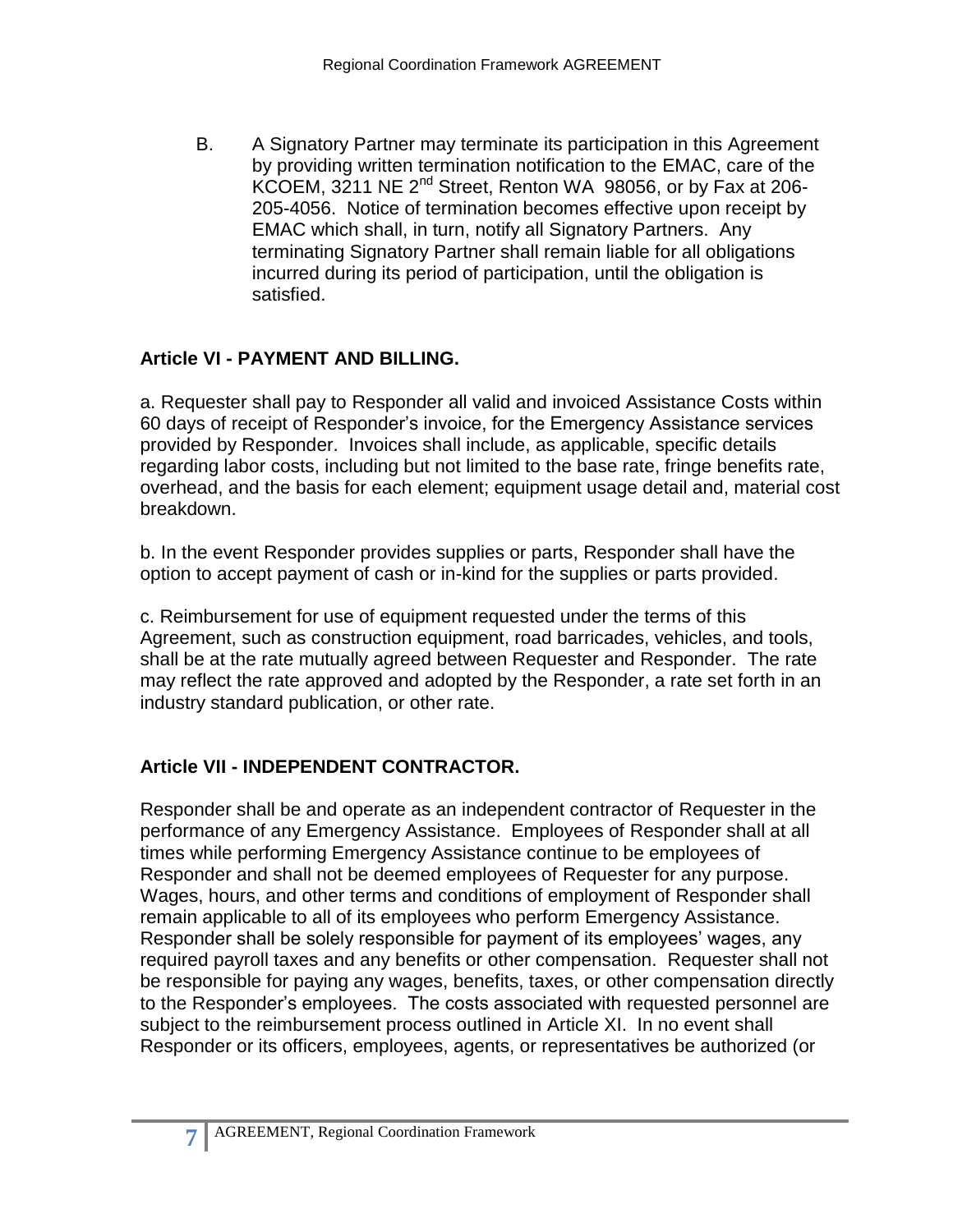represent that they are authorized) to make any representation, enter into any agreement, waive any right or incur any obligation in the name of, on behalf of or as agent for Requester under or by virtue of this Agreement.

#### **Article VIII - REQUESTS FOR EMERGENCY ASSISTANCE.**

Requests for Emergency Assistance shall be made by a person authorized by the Requester to make such requests and approved by a person authorized by Responder to approve such requests. If this request is verbal, it must be confirmed in writing within thirty days after the date of the request.

#### **Article IX - PROVISION OF EQUIPMENT.**

Provision of equipment and tools loans is subject to the following conditions:

- 1. At the option of Responder, equipment may be provided with an operator. See Article XI for terms and conditions applicable to use of personnel.
- 2. Provided equipment shall be returned to Responder upon release by Requester, or immediately upon Requester's receipt of an oral or written notice from Responder for the return of the equipment. When notified to return equipment to Responder, Requester shall make every effort to return the equipment to Responder's possession within 24 hours following notification. Equipment shall be returned in the same condition as when it was provided to Requester.
- 3. During the time the equipment has been provided, Requester shall, at its own expense, supply all fuel, lubrication and maintenance for Responder's equipment. Requester shall take proper precaution in its operation, storage and maintenance of Responder's equipment. Equipment shall be used only by properly trained and supervised operators. Responder shall endeavor to provide equipment in good working order. All equipment is provided "as is", with no representations or warranties as to its condition, fitness for a particular purpose, or merchantability.
- 4. Responder's cost related to the transportation, handling, and loading/unloading of equipment shall be chargeable to Requester. Responder shall submit copies of invoices from outside sources that perform such services and shall provide accounting of time and hourly costs for Responder's employees who perform such services.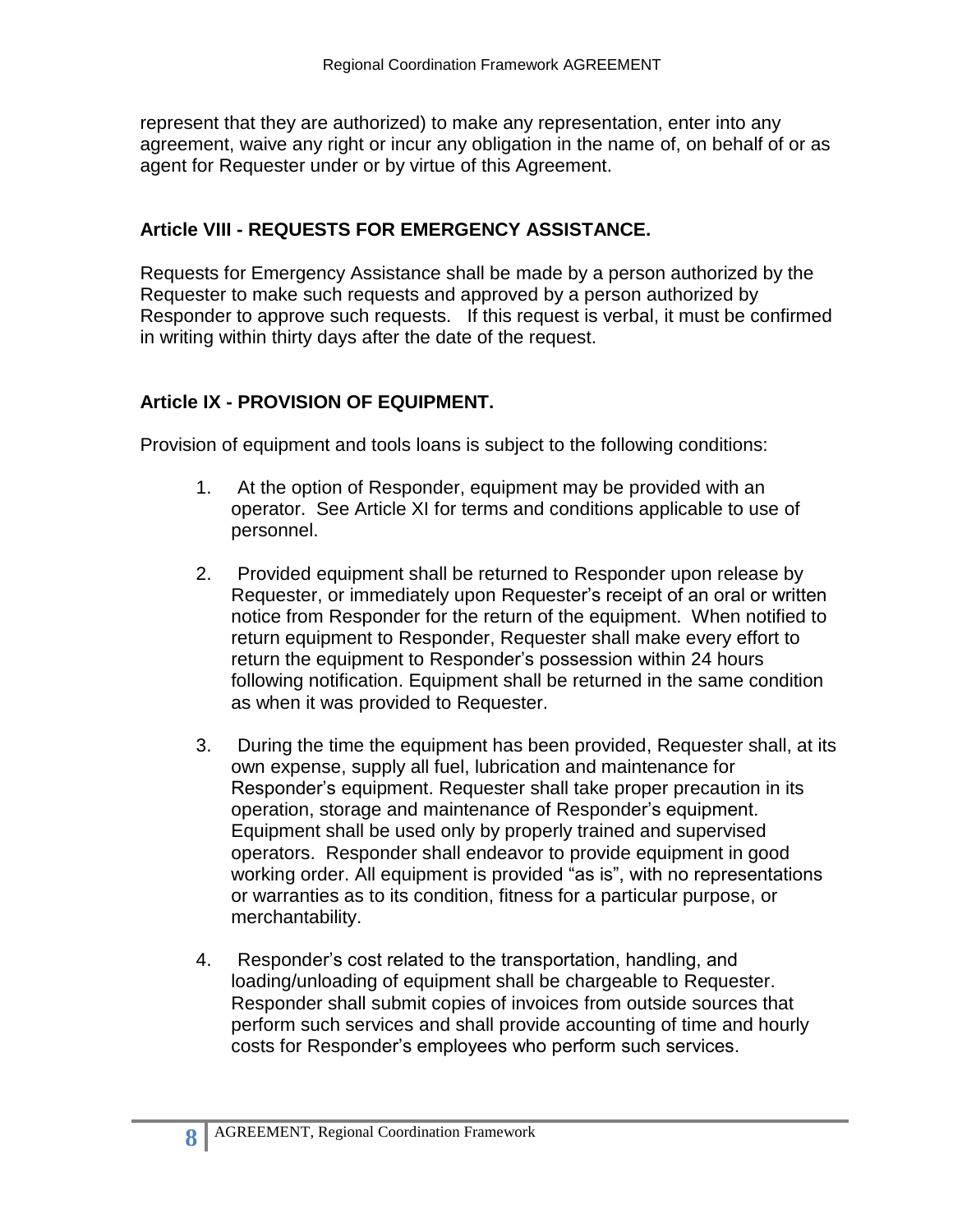5. Without prejudice to Responder's right to indemnification under Article XIII herein, in the event equipment is lost, stolen or damaged from the point the Requestor has the beneficial use of the equipment, or while in the custody and use of Requester, or until the Requestor no longer has the beneficial use of the equipment, Requester shall reimburse Responder for the reasonable cost of repairing or replacing said damaged equipment. If the equipment cannot be repaired within a time period required by Responder, then Requester shall reimburse Responder for the cost of replacing such equipment with equipment which is of equal condition and capability. Any determinations of what constitutes "equal condition and capability" shall be at the discretion of Responder. If Responder must lease or rent a piece of equipment while Responder's equipment is being repaired or replaced, Requester shall reimburse Responder for such costs. Requester shall have the right of subrogation for all claims against persons other than parties to this Agreement that may be responsible in whole or in part for damage to the equipment. Requester shall not be liable for damage caused by the sole negligence of Responder's operator(s).

## **Article X - PROVISION OF MATERIALS AND SUPPLIES.**

Requester shall reimburse Responder in kind or at Responder's actual replacement cost, plus handling charges, for use of partially consumed, fully consumed, or nonreturnable materials and supplies, as mutually agreed between Requester and Responder. Other reusable materials and supplies which are returned to Responder in clean, damage-free condition shall not be charged to the Requester and no rental fee will be charged. Responder shall determine whether returned materials and supplies are "clean and damage-free" and shall treat material and supplies as "partially consumed" or "non-returnable" if found to be damaged.

## **Article XI - PROVISION OF PERSONNEL.**

Responder may, at its option, make such employees as are willing to participate available to Requester at Requester's expense equal to Responder's full cost, including employee's salary or hourly wages, call back or overtime costs, benefits and overhead, and consistent with Responder's personnel union contracts, if any, or other conditions of employment. Costs to feed and house Responder's personnel, if necessary, shall be chargeable to and paid by Requester. Requester is responsible for assuring such arrangements as may be necessary for the safety, housing, meals, and transportation to and from job sites/housing sites (if necessary) for Responder's personnel. Responder shall bill all costs to Requester, who is responsible for paying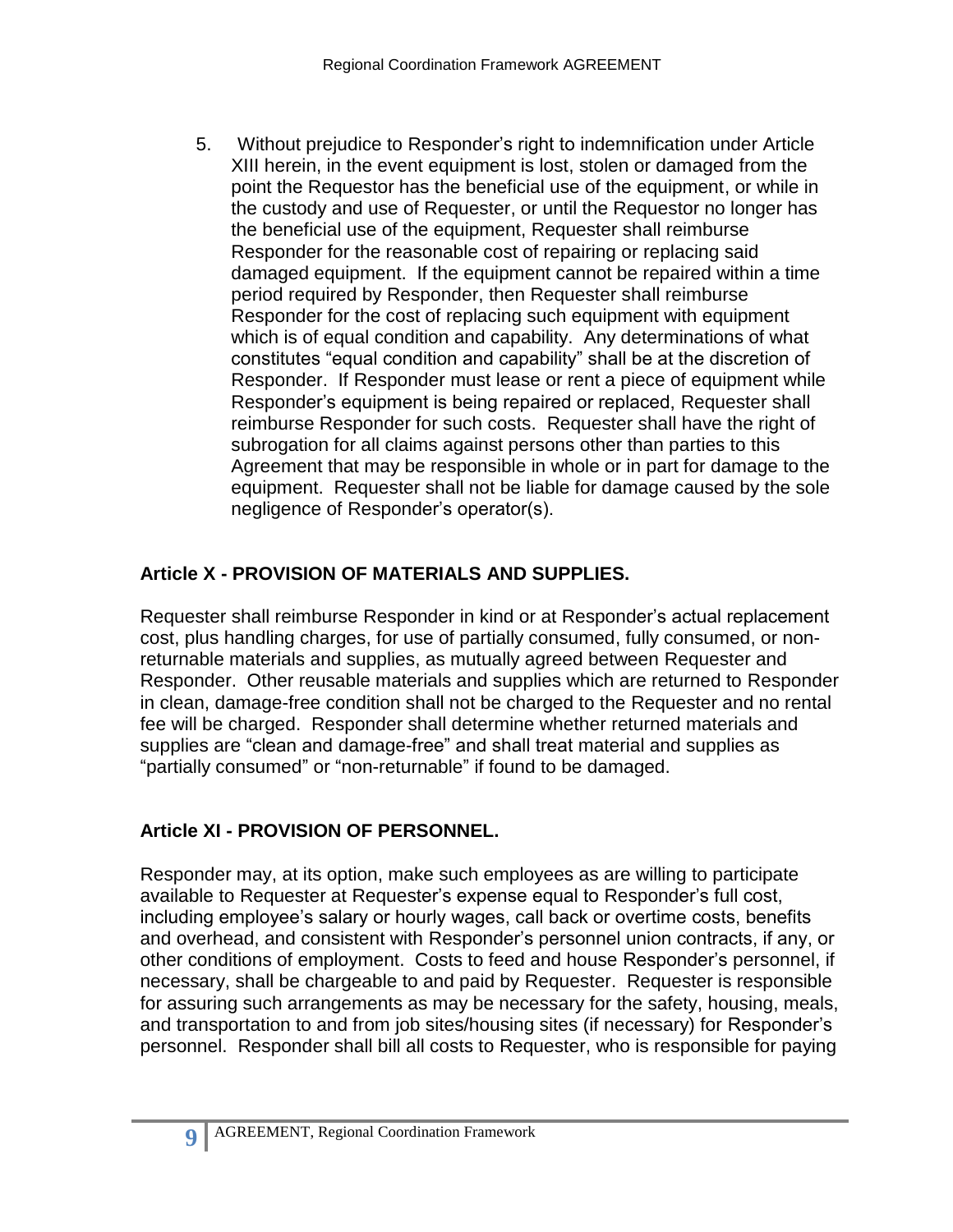all billed costs. Responder may require that its personnel providing Emergency Assistance shall be under the control of their regular leaders, but the organizational units will come under the operational control of the command structure of Requester. Responder's employees may decline to perform any assigned tasks if said employees judge such task to be unsafe. A request for Responder's personnel to direct the activities of others during a particular response operation does not relieve Requester of any responsibility or create any liability on the part of Responder for decisions and/or consequences of the response operation. Responder's personnel may refuse to direct the activities of others. Responder's personnel holding a license, certificate, or other permit evidencing qualification in a professional, mechanical, or other skill, issued by the state of Washington or a political subdivision thereof, is deemed to be licensed, certified, or permitted in any Signatory Partner's jurisdiction for the duration of the emergency, subject to any limitations and conditions the chief executive officer and/or elected and appointed officials of the applicable Signatory Partners jurisdiction may prescribe in writing. When notified to return personnel to Responder, Requester shall make every effort to return the personnel to Responder promptly after notification.

## **Article XII - RECORD KEEPING.**

Time sheets and/or daily logs showing hours worked and equipment and materials used or provided by Responder will be recorded on a shift-by-shift basis by the Responder and will be submitted to Requester as needed. If no personnel are provided, Responder will submit shipping records for materials and equipment, and Requester is responsible for any required documentation of use of material and equipment for state or federal reimbursement. Under all circumstances, Requester remains responsible for ensuring that the amount and quality of all documentation is adequate to enable reimbursement.

### **Article XIII – INDEMNIFICATION, LIMITATION OF LIABILITY, AND DISPUTE RESOLUTION.**

A. INDEMNIFICATION. Except as provided in section B., to the fullest extent permitted by applicable law, Requester releases and shall indemnify, hold harmless and defend each Responder, its officers, employees and agents from and against any and all costs, including costs of defense, claims, judgments or awards of damages asserted or arising directly or indirectly from, on account of, or in connection with providing, or declining to provide, or not being asked to provide, Emergency Assistance to Requester, whether arising before, during, or after performance of the Emergency Assistance and whether suffered by any of the Signatory Partners or any other person or entity.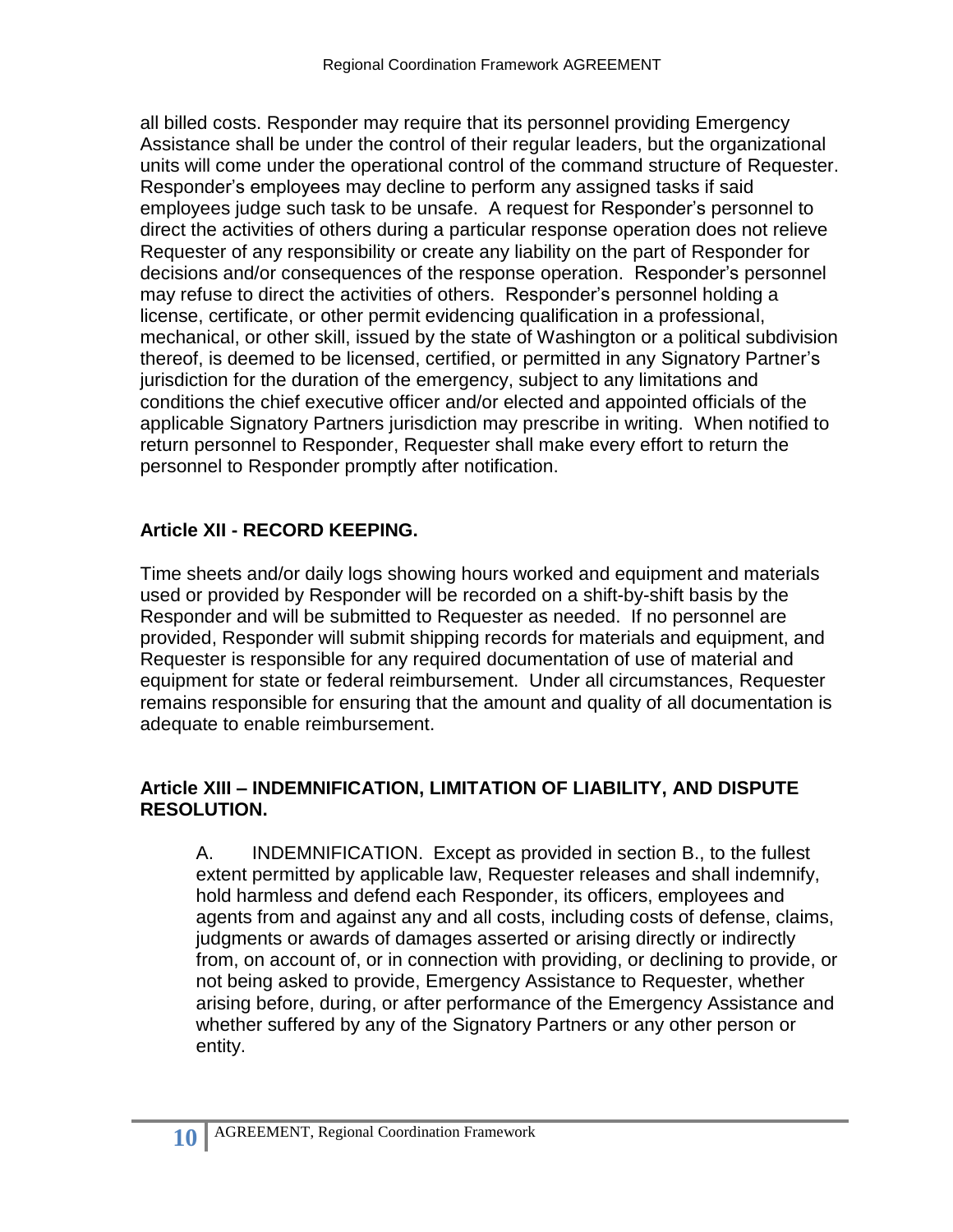Requester agrees that its obligation under this section extends to any claim, demand and/or cause of action brought by or on behalf of any of its employees, or agents. For this purpose, Requester, by mutual negotiation, hereby waives, as respects any indemnitee only, any immunity that would otherwise be available against such claims under the Industrial Insurance provisions of Title 51 RCW of the State of Washington and similar laws of other states.

B. ACTIVITIES IN BAD FAITH OR BEYOND SCOPE. Any Signatory Partner shall not be required under this Agreement to indemnify, hold harmless and defend any other Signatory Partner from any claim, loss, harm, liability, damage, cost or expense caused by or resulting from the activities of any Signatory Partners' officers, employees, or agents acting in bad faith or performing activities beyond the scope of their duties.

C. LIABILITY FOR PARTICIPATION. In the event of any liability, claim, demand, action or proceeding, of whatever kind or nature arising out of rendering of Emergency Assistance through this Agreement, Requester agrees to indemnify, hold harmless, and defend, to the fullest extent of the law, each Signatory Partner, whose only involvement in the transaction or occurrence which is the subject of such claim, action, demand, or other proceeding, is the execution and approval of this Agreement.

D. DELAY/FAILURE TO RESPOND. No Signatory Partner shall be liable to another Signatory Partner for, or be considered to be in breach of or default under, this Agreement on account of any delay in or failure to perform any obligation under this Agreement, except to make payment as specified in this Agreement.

E. MEDIATION AND ARBITRATION. If a dispute arises under the terms of this Agreement, the Signatory Partners involved in the dispute shall first attempt to resolve the matter by direct negotiation. If the dispute cannot be settled through direct discussions, the parties agree to first endeavor to settle the dispute in an amicable manner by mediation. Thereafter, any unresolved controversy or claim arising out of or relating to this Contract, or breach thereof, may be settled by arbitration, and judgment upon the award rendered by the arbitrator may be entered in any court having jurisdiction thereof.

F. SIGNATORY PARTNERS LITIGATION PROCEDURES. Each Signatory Partner seeking to be released, indemnified, held harmless or defended under this Article with respect to any claim shall promptly notify Requester of such claim and shall not settle such claim without the prior consent of Requester. Such Signatory Partners shall have the right to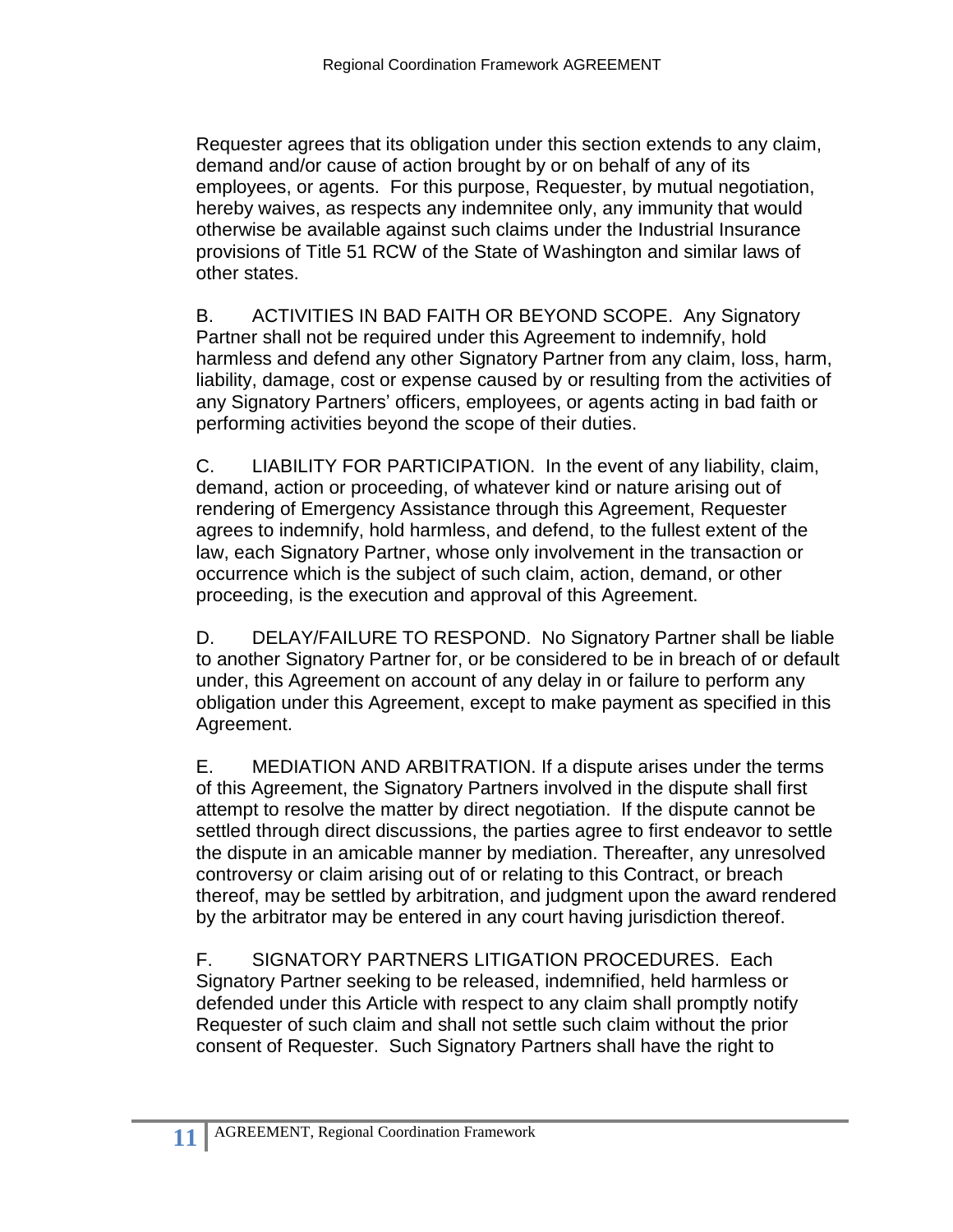participate in the defense of said claim to the extent of its own interest. Signatory Partners' personnel shall cooperate and participate in legal proceedings if so requested by Requester, and/or required by a court of competent jurisdiction.

#### **Article XIV - SUBROGATION.**

A. REQUESTER'S WAIVER. Requester expressly waives any rights of subrogation against Responder, which it may have on account of, or in connection with, Responder providing Emergency Assistance to Requester under this Agreement.

B. RESPONDER'S RESERVATION AND WAIVER. Responder expressly reserves its right to subrogation against Requester to the extent Responder incurs any self-insured, self-insured retention or deductible loss. Responder expressly waives its rights to subrogation for all insured losses only to the extent Responder's insurance policies, then in force, permit such waiver.

#### **Article XV - WORKER'S COMPENSATION AND EMPLOYEE CLAIMS.**

Responder's employees, officers or agents, made available to Requester, shall remain the general employees of Responder while engaged in carrying out duties, functions or activities pursuant to this Agreement, and each Signatory Partner shall remain fully responsible as employer for all taxes, assessments, fees, premiums, wages, withholdings, workers' compensation, and other direct and indirect compensation, benefits, and related obligations with respect to its own employees. Likewise, each Signatory Partner shall provide worker's compensation in compliance with statutory requirements of the state of residency.

#### **Article XVI - MODIFICATIONS.**

Modifications to this Agreement must be in writing and will become effective upon approval by a two-thirds affirmative vote of the Signatory Partners. Modifications must be signed by an authorized representative of each Signatory Partner. EMAC will be the coordinating body for facilitating modifications of this Agreement.

#### **Article XVII- NON-EXCLUSIVENESS AND PRIOR AGREEMENTS.**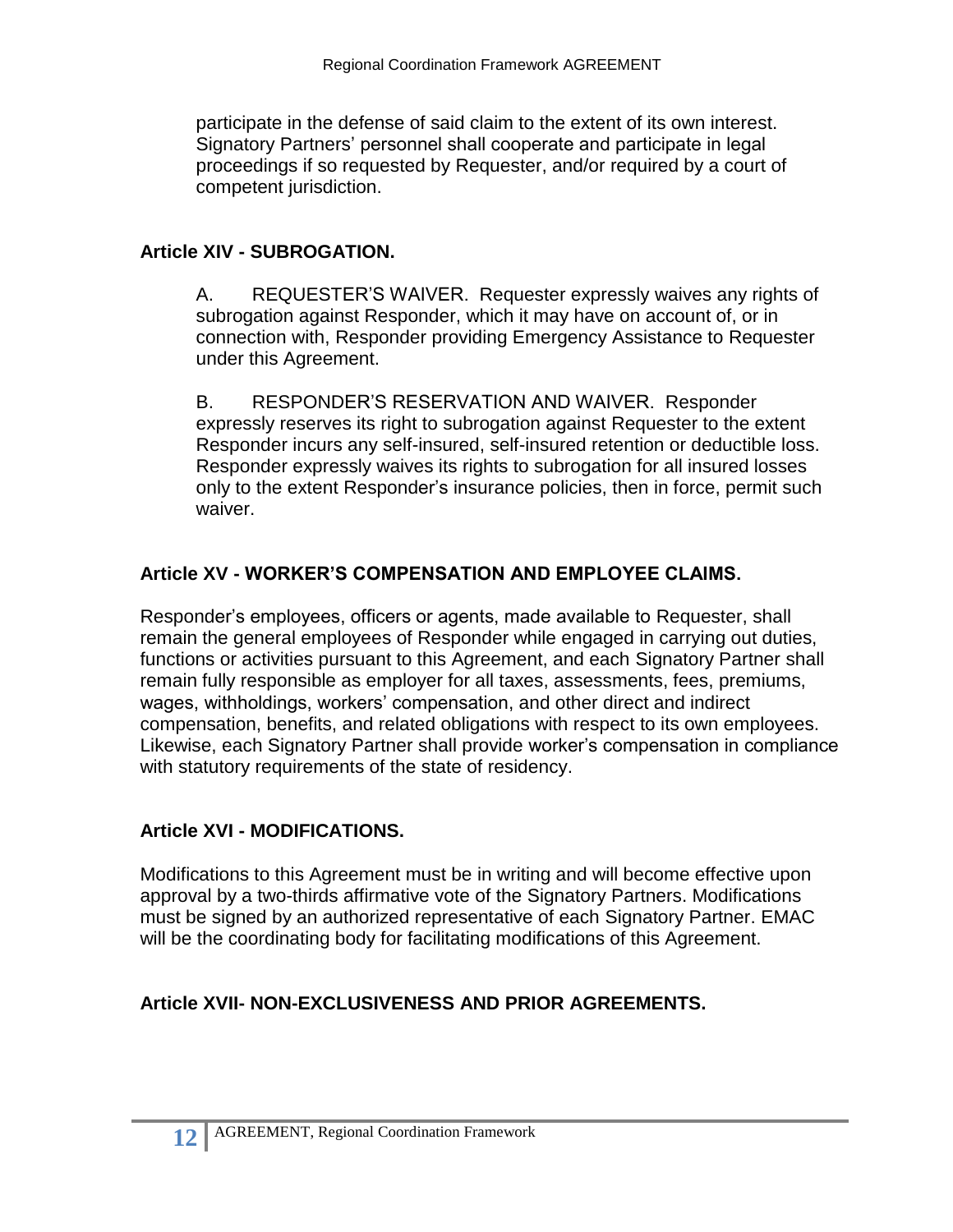This Agreement shall not supersede any existing mutual aid agreement or agreements between two or more governmental agencies, and as to assistance requested by a party to such mutual aid agreement within the scope of the mutual aid agreement, such assistance shall be governed by the terms of the mutual aid agreement and not by this Agreement. This Agreement shall, however, apply to all requests for assistance beyond the scope of any mutual aid agreement or agreements in place prior to the event.

## **Article XVIII - GOVERNMENTAL AUTHORITY.**

This Agreement is subject to laws, rules, regulations, orders, and other requirements, now or hereafter in effect, of all governmental authorities having jurisdiction over the emergencies covered by this Agreement or the Signatory Partner. Provided that a governmental authority may alter its obligations under this Agreement only as to future obligations, not obligations already incurred.

## **Article XIX - NO DEDICATION OF FACILITIES.**

No undertaking by one Signatory Partner to the other Signatory Partners under any provision of this Agreement shall constitute a dedication of the facilities or assets of such Signatory Partners, or any portion thereof, to the public or to the other Signatory Partners. Nothing in this Agreement shall be construed to give a Signatory Partner any right of ownership, possession, use or control of the facilities or assets of the other Signatory Partners.

## **Article XX - NO PARTNERSHIP.**

This Agreement shall not be interpreted or construed to create an association, joint venture or partnership among the Signatory Partners or to impose any partnership obligation or liability upon any Signatory Partner. Further, no Signatory Partner shall have any undertaking for or on behalf of, or to act as or be an agent or representative of, or to otherwise bind any other Signatory Partner.

## **Article XXI - NO THIRD PARTY BENEFICIARY.**

Nothing in this Agreement shall be construed to create any rights in or duties to any third party, nor any liability to or standard of care with reference to any third party. This Agreement shall not confer any right, or remedy upon any person other than the Signatory Partners. This Agreement shall not release or discharge any obligation or liability of any third party to any Signatory Partners.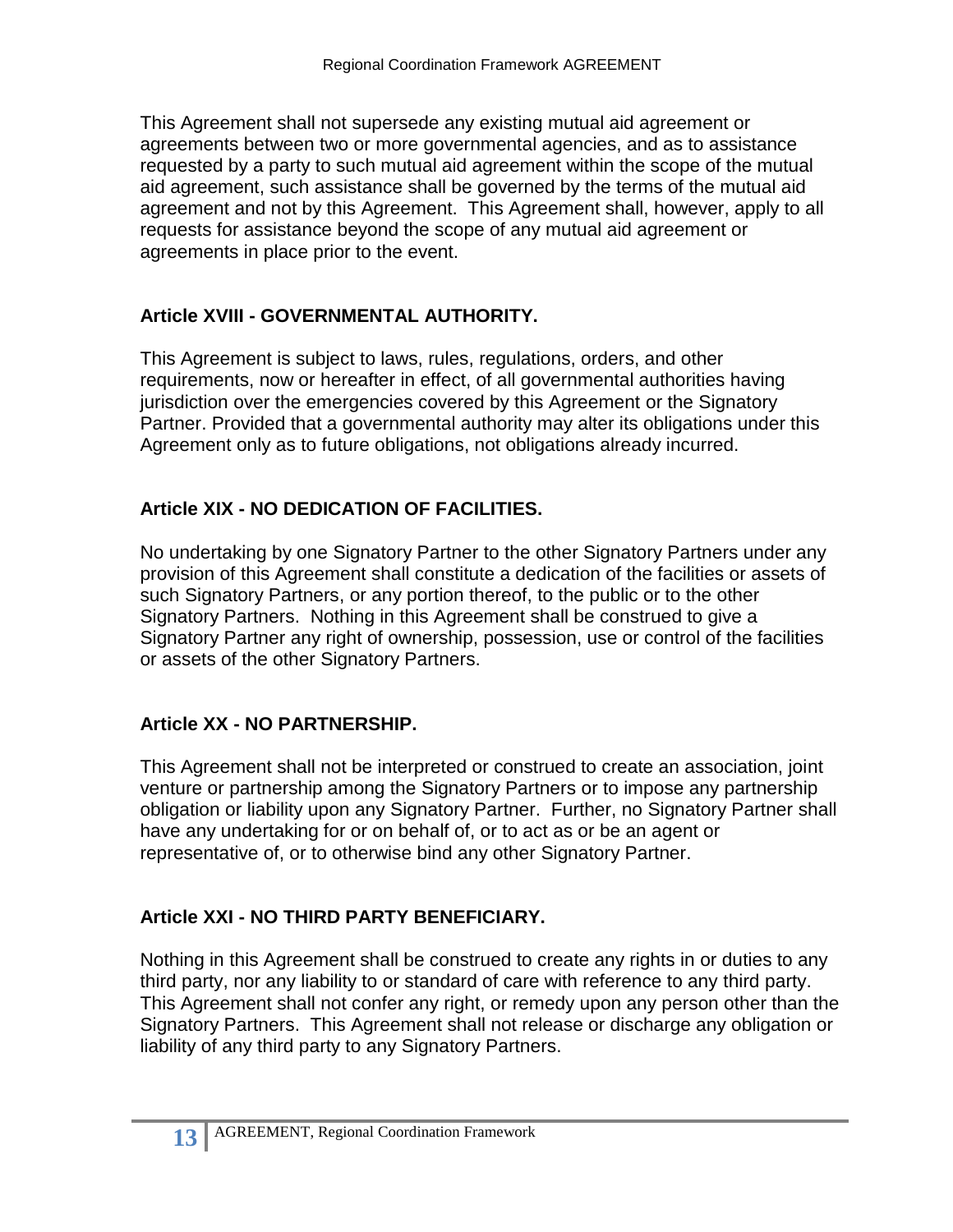#### **Article XXII - ENTIRE AGREEMENT.**

This Agreement constitutes the entire agreement and supersedes any and all prior agreements of the Parties, with respect to the subject matters hereof.

### **Article XXIII - SUCCESSORS AND ASSIGNS.**

This Agreement is not transferable or assignable, in whole or in part, and any Signatory Partner may terminate its participation in this Agreement subject to Article V.

#### **Article XXIV - GOVERNING LAW.**

This Agreement shall be interpreted, construed, and enforced in accordance with the laws of Washington State.

#### **Article XXV - VENUE.**

Any action which may arise out of this Agreement shall be brought in Washington State and King County. Provided, that any action against a participating County may be brought in accordance with RCW 36.01.050.

#### **Article XXVI - TORT CLAIMS.**

It is not the intention of this Agreement to remove from any of the Signatory Partners any protection provided by any applicable Tort Claims Act. However, between Requester and Responder, Requester retains full liability to Responder for any claims brought against Responder as described in other provisions of this agreement.

#### **Article XXVII - WAIVER OF RIGHTS.**

Any waiver at any time by any Signatory Partner of its rights with respect to a default under this Agreement, or with respect to any other matter arising in connection with this Agreement, shall not constitute or be deemed a waiver with respect to any subsequent default or other matter arising in connection with this Agreement. Any delay short of the statutory period of limitations, in asserting or enforcing any right, shall not constitute or be deemed a waiver.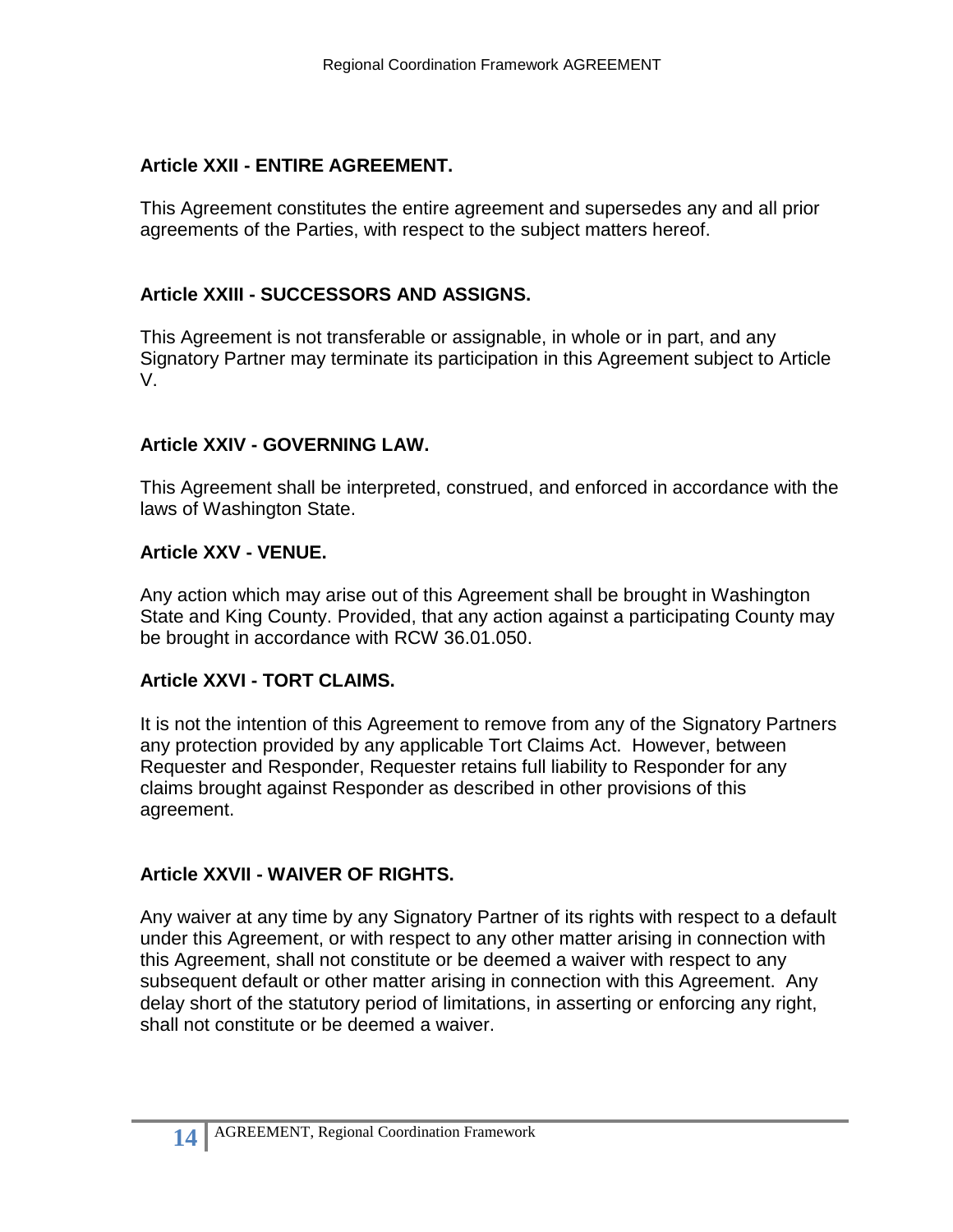#### **Article XXVIII - INVALID PROVISION.**

The invalidity or unenforceability of any provisions hereof, and this Agreement shall be construed in all respects as if such invalid or unenforceable provisions were omitted.

#### **Article XXIX - NOTICES.**

Any notice, demand, information, report, or item otherwise required, authorized, or provided for in this Agreement shall be conveyed and facilitated by EMAC, care of the KCOEM, 3511 NE 2nd Street, Renton WA 98056, Phone: 206-296-3830, Fax: 206-205-4056. Such notices, given in writing, and shall be deemed properly given if (i) delivered personally, (ii) transmitted and received by telephone facsimile device and confirmed by telephone, (iii) transmitted by electronic mail, or (iv) sent by United States Mail, postage prepaid, to the EMAC.